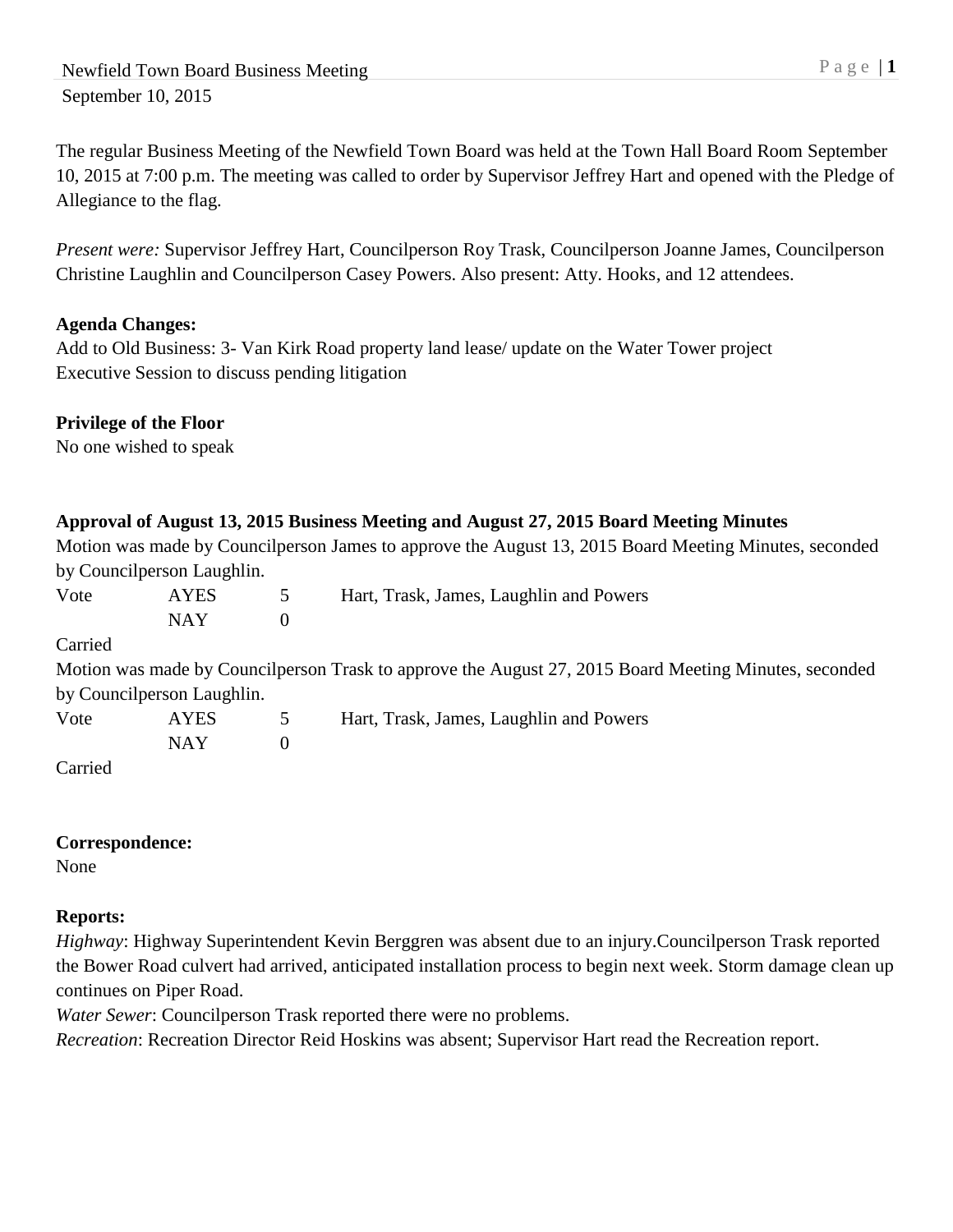*Code Enforcement*: Code Enforcement Officer Bill Baker's report was read by Supervisor Hart. *Tompkins County Legislature Report*: Newfield Representative David McKenna was absent.

*Planning Board:* Planning Board Member *Leo* Tidd gave an update of the proposed Park Foundation grant regarding the direction the Planning Board would like to pursue.

Motion was made by Councilperson Laughlin to support the draft application for submittal to the Park Foundation grant, seconded by Councilperson Powers.

| Vote | AYES 5    | Hart, Trask, James, Laughlin and Powers |
|------|-----------|-----------------------------------------|
|      | $NAY = 0$ |                                         |

Carried

*Cemetery Committee*: no report

*Supervisor*: Supervisor Hart reported the Board will meet on September 15, 2015 for a budget work session regarding the 2016 budget. Supervisor Hart commented that the Code Enforcement records were now in town Hall and that he was pleased with the progress Code Enforcement Officer Baker had been making. .Supervisor Hart also reported on his tour of the Town roads with Highway Superintendent Berggren regarding road maintenance and ongoing projects.

#### **New Business**

*Discusssion and approval of Resolution 13-2015 regarding the approval for Tax Collector to apply unpaid water/sewer bills to the 2016 Town and County Property Taxes* Motion was made by CP Powers, Seconded by CP James to approve Resolution No. 13-2015 as follows.

**RESOLUTION NO. 13-2015** Delinquent Water/Sewer charges

**WHEREAS**, the Town of Newfield Water and Sewer accounts states on the October bills that any unpaid balance after Nov. 11, 2015 will be levied on the 2016 Town and County tax bills with a 10% levy charge.

**THEREFORE BE IT RESOLVED** that the tax collector will levy the unpaid Water and Sewer Account charges over 30 days past due on the 2016 Town and County tax bills with a 10% levy charge.

| Vote | AYES 5    | Hart, Trask, James, Laughlin and Powers |
|------|-----------|-----------------------------------------|
|      | $NAY = 0$ |                                         |

Carried

#### **Old Business**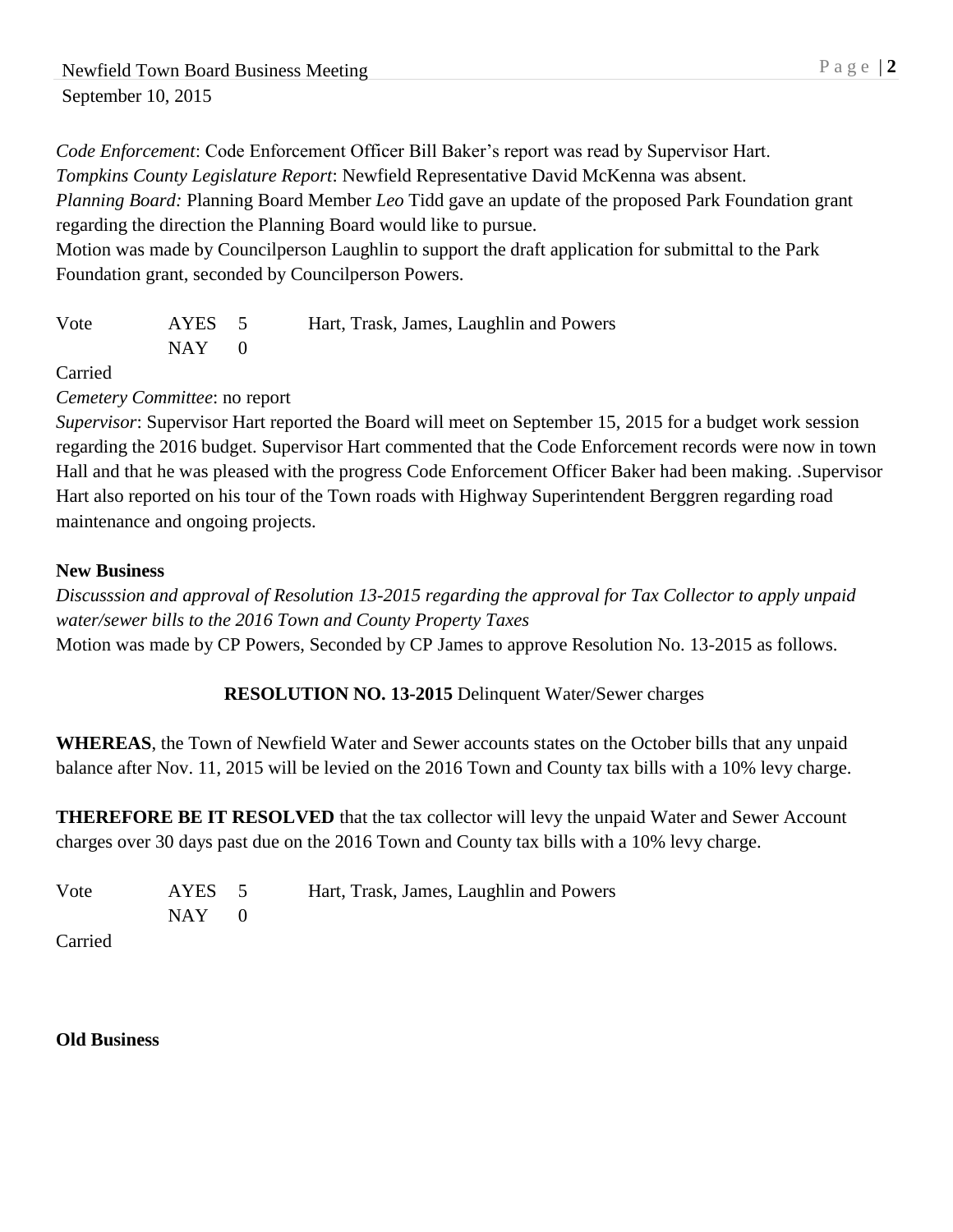*Renovus Energy re: Solar lighting for the school:* a presentation was made regarding the possibility of the Newfield School District leasing town land to install solar collectors. The proposed site will be inspected for suitability.

*Discussion of the Town of Newfield Noise Law and action regarding Resolution No. 14- 2015 regarding the approval to hold a Public Hearing October 8, 2015.*

Atty. Hooks explained revisions he feels should be made. Councilperson Trask also noted a correction to be made.

## Resolution No. 14-2015

Councilperson Powers introduced Local Law No. 3 for the Year 2015 which will be known as the Town of Newfield Noise Law. This law, if adopted, will regulate noise within the Town and prohibit certain unreasonable and excessive noise.

Upon motion by Councilperson Trask seconded by Councilperson James, it was,

Resolved that a public hearing be convened on October 8, 2015 at 7:00 P.M. at the Town Hall, 166 Main Street, Newfield, New York for the purpose of hearing public comment regarding the adoption of Local Law No. 3 for the year 2015 ( The Town of Newfield Noise Law). At such time and place, the Board also will consider the environmental significance of this proposed local law incident to and part of this public hearing.

The Town Clerk hereby is directed to duly post and publish a Notice of Public Hearing in accordance with Law. Vote AYES 5 Hart, Trask, James, Laughlin and Powers  $NAY$  0

Carried

# *Van Kirk Road Property Land Lease/Water Tower Project update*

Councilperson Trask spoke to Mr. Oschner who farm leases the Van Kirk Road property regarding the water tower project and the solar array project. It has been decided not to plant a fall crop. Supervisor Hart reported that LaBella Engineers found there had been an elevation error and the proposed water tower will need to be moved to a correct elevation on the site. Councilperson Trask asked that the lease be reviewed and considered later in the year for 2016 after more information is gathered regarding the disturbance of the land and the availability.

### **Approval of the Payment of the September 2015 Bills**

Motion was made by Councilperson Powers to approve the payments, seconded by Councilperson Trask. The Board authorized the payments of the following amounts:

General Fund \$20,613.11